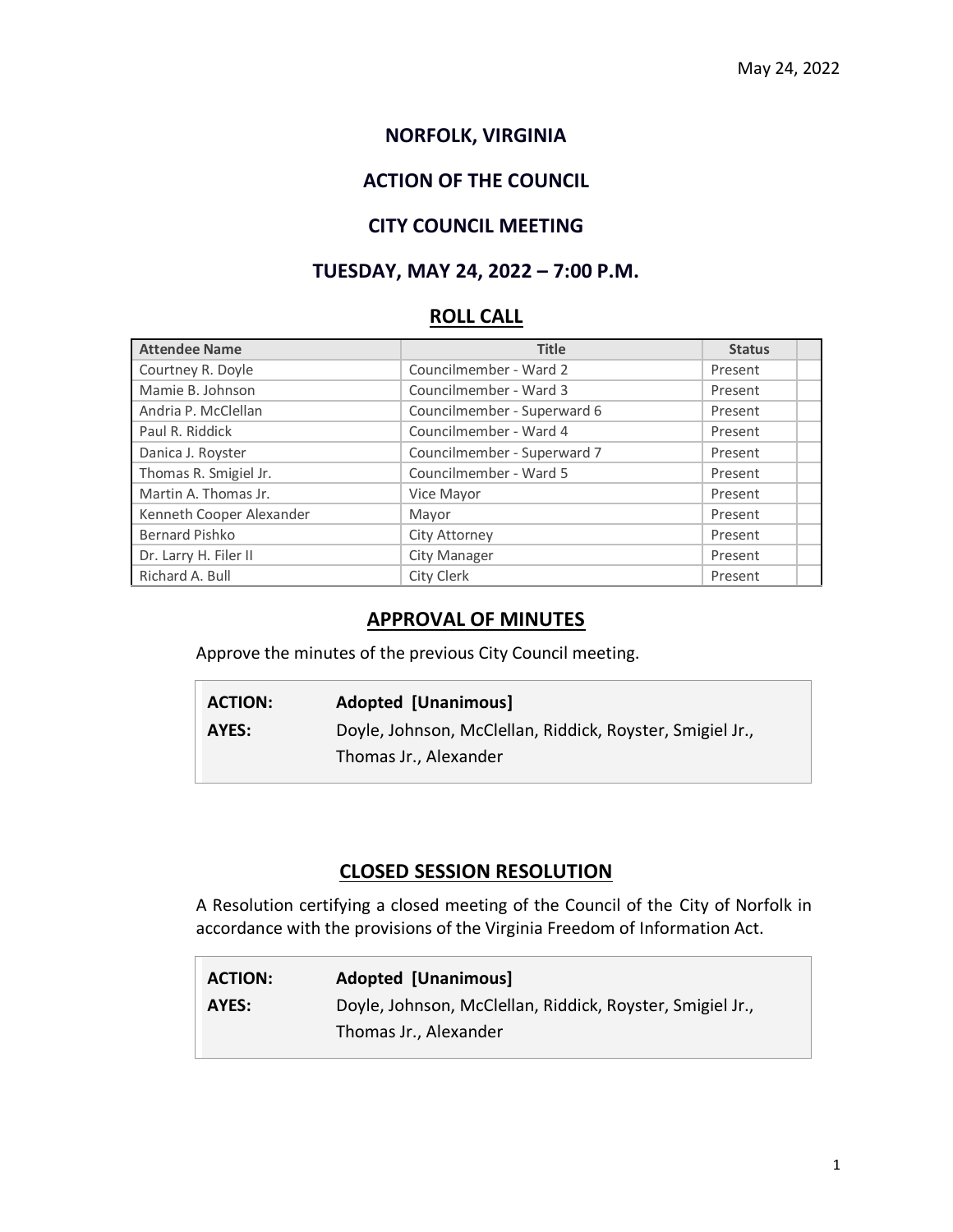#### **PUBLIC HEARING**

[PH-1](https://www.norfolk.gov/DocumentCenter/View/71717/05-24-2022-2) Public Hearing scheduled this day, pursuant to State Law, to hear comments on an Ordinance Approving a Second Amendment to Lease Agreement Between the City of Norfolk, as Lessor, and Hornblower Cruises and Events, LLC, as Lessee, for the Lease of a Portion of the City's "Face of Pier" Berthing Area on the Downtown Norfolk Waterfront and Authorizing the City Manager to Execute the Second Amendment to Lease Agreement on Behalf of the City of Norfolk.

> An Ordinance Approving a Second Amendment to Lease Agreement Between the City of Norfolk, as Lessor, and Hornblower Cruises and Events, LLC, as Lessee, for the Lease of a Portion of the City's "Face of Pier" Berthing Area on the Downtown Norfolk Waterfront and Authorizing the City Manager to Execute the Second Amendment to Lease Agreement on Behalf of the City of Norfolk. **- (Ordinance No. 48766)**

| <b>ACTION:</b> | <b>Adopted [Unanimous]</b>                                                         |
|----------------|------------------------------------------------------------------------------------|
| AYES:          | Doyle, Johnson, McClellan, Riddick, Royster, Smigiel Jr.,<br>Thomas Jr., Alexander |

#### **CONSENT AGENDA**

**ALL MATTERS LISTED UNDER THE CONSENT AGENDA WILL BE ENACTED BY ONE MOTION IN THE FORM LISTED. IF DISCUSSION IS DESIRED ON ANY ITEM, IT WILL BE REMOVED FROM THE CONSENT AGENDA AND CONSIDERED SEPARATELY.**

[C-1](https://www.norfolk.gov/DocumentCenter/View/71718/05-24-2022-3) An Ordinance Granting a Conditional Use Permit to Authorize the Operation of an Inn Named "Page House Inn" on Property Located at 323 Fairfax Avenue. **- (Ordinance No. 48767)**

> Lisa Murphy, Esq., Willcox and Savage, 440 Monticello Avenue, was present to answer any questions on this matter.

> Christina Goode, 1536 Cloncurry Road, was present to answer any questions on this matter.

| <b>ACTION:</b> | <b>Adopted [Unanimous]</b>                                |
|----------------|-----------------------------------------------------------|
| AYES:          | Doyle, Johnson, McClellan, Riddick, Royster, Smigiel Jr., |
|                | Thomas Jr., Alexander                                     |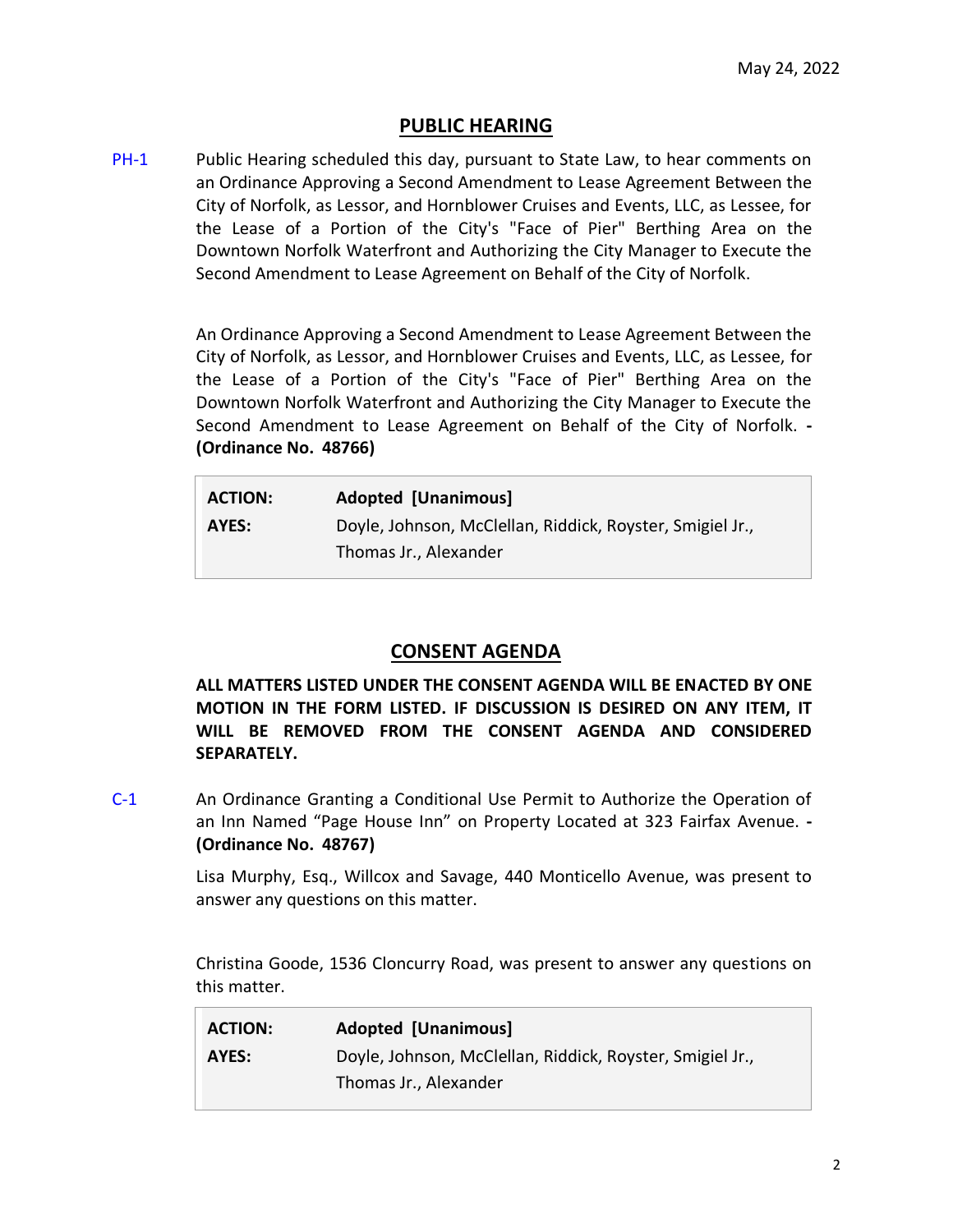[C-2](https://www.norfolk.gov/DocumentCenter/View/71719/05-24-2022-4) An Ordinance Granting a Conditional Use Permit to Authorize Short-Term Rental Units (Vacation Rental) on Property Located at 3510 Pleasant Avenue. **- (Ordinance No. 48768)**

| <b>ACTION:</b> | <b>Adopted [Unanimous]</b>                                |
|----------------|-----------------------------------------------------------|
| AYES:          | Doyle, Johnson, McClellan, Riddick, Royster, Smigiel Jr., |
|                | Thomas Jr., Alexander                                     |

[C-3](https://www.norfolk.gov/DocumentCenter/View/71720/05-24-2022-5) An Ordinance Granting a Conditional Use Permit to Authorize Short-Term Rental Units (Vacation Rental) on Property Located at 3516 Pleasant Avenue. **- (Ordinance No. 48769)**

| <b>ACTION:</b> | <b>Adopted [Unanimous]</b>                                |
|----------------|-----------------------------------------------------------|
| AYES:          | Doyle, Johnson, McClellan, Riddick, Royster, Smigiel Jr., |
|                | Thomas Jr., Alexander                                     |

[C-4](https://www.norfolk.gov/DocumentCenter/View/71721/05-24-2022-6) An Ordinance Granting a Conditional Use Permit to Authorize a Large-Scale Drive-through Facility on Property located at 1113 North Military Highway for a Restaurant Named "Taco Bell." **- (Ordinance No. 48770)**

> Anthony Barchanowicz, 1228 Euclid Avenue, Ohio, was present to answer questions in this matter.

| <b>ACTION:</b> | <b>Adopted [Unanimous]</b>                                                         |
|----------------|------------------------------------------------------------------------------------|
| AYES:          | Doyle, Johnson, McClellan, Riddick, Royster, Smigiel Jr.,<br>Thomas Jr., Alexander |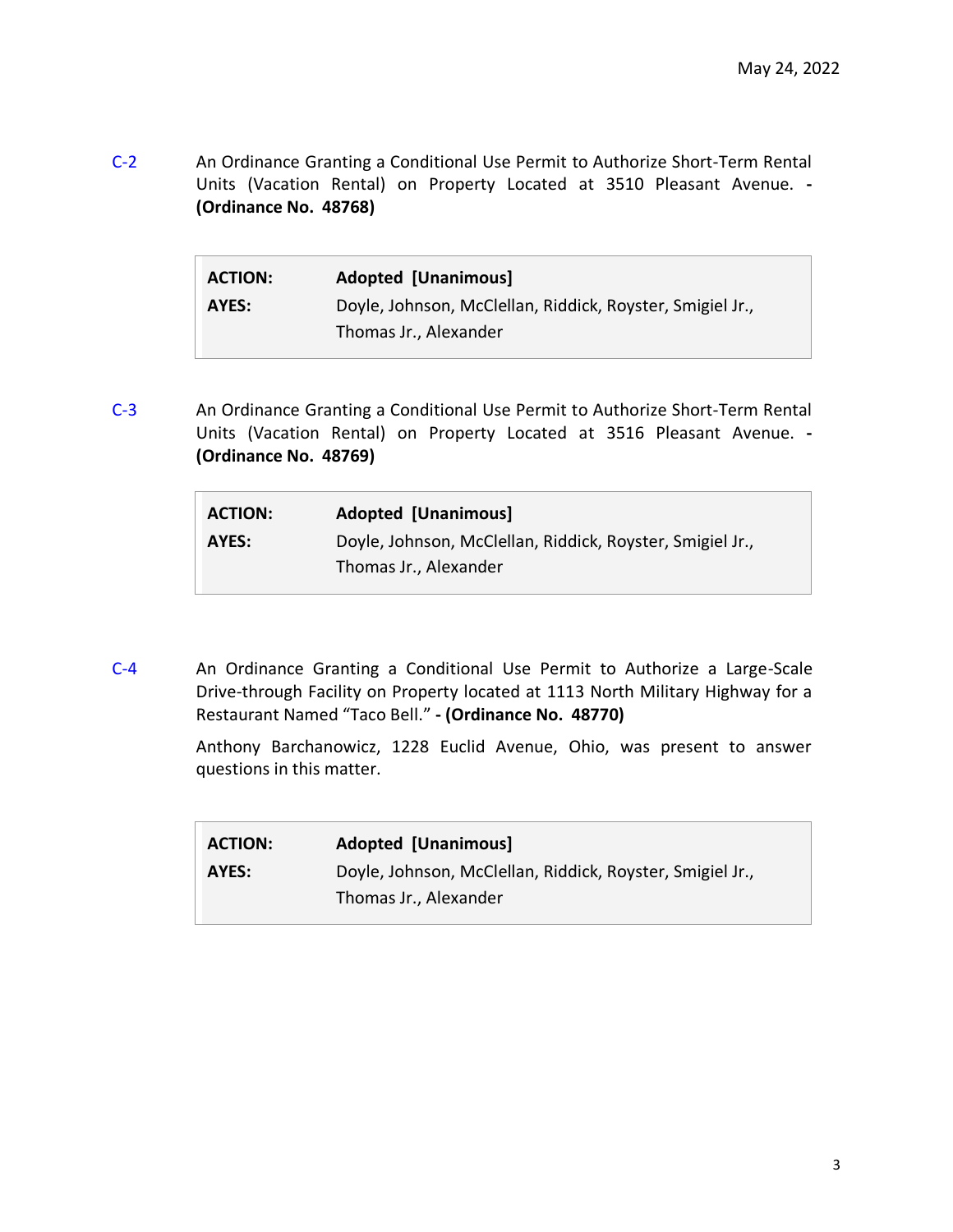[C-5](https://www.norfolk.gov/DocumentCenter/View/71722/05-24-2022-7) An Ordinance Granting Conditional Use Permits to Authorize the Operation of a Restaurant Operating After Midnight with Live Entertainment Named "The OV Beach Tavern" on Property Located at 9659 1st View Street. **- (Ordinance No. 48771)**

| <b>ACTION:</b> | <b>Adopted [Unanimous]</b>                                |
|----------------|-----------------------------------------------------------|
| AYES:          | Doyle, Johnson, McClellan, Riddick, Royster, Smigiel Jr., |
|                | Thomas Jr., Alexander                                     |

[C-6](https://www.norfolk.gov/DocumentCenter/View/71723/05-24-2022-8) An Ordinance Establishing Certain Public Areas and Streets of the City of Norfolk as the "Festival Area" and Setting Forth the Regulations Applicable to Such Festival Area for the Patriotic Festival Event. **- (Ordinance No. 48772)**

| <b>ACTION:</b> | <b>Adopted [Unanimous]</b>                                |
|----------------|-----------------------------------------------------------|
| AYES:          | Doyle, Johnson, McClellan, Riddick, Royster, Smigiel Jr., |
|                | Thomas Jr., Alexander                                     |

[C-7](https://www.norfolk.gov/DocumentCenter/View/71724/05-24-2022-9) An Ordinance Granting 455 Granby, LLC Permission to Encroach into the Rightof-Way at 455 Granby Street Approximately 130 Square Feet for the Purpose of Outdoor Dining and Approving the Terms and Conditions of the Encroachment Agreement. **- (Ordinance No. 48773)**

> Sullivan Callahan, Attorney for the applicant, 329 Duke Street, was present to answer questions in this matter.

| <b>ACTION:</b> | <b>Adopted [Unanimous]</b>                                |
|----------------|-----------------------------------------------------------|
| AYES:          | Doyle, Johnson, McClellan, Riddick, Royster, Smigiel Jr., |
|                | Thomas Jr., Alexander                                     |

[C-8](https://www.norfolk.gov/DocumentCenter/View/71725/05-24-2022-10) An Ordinance Permitting PABP Apartments, LP to Encroach into the Right-of-Way at 1148 E. Princess Anne Road with a Sign. **- (Ordinance No. 48774)**

| <b>ACTION:</b> | <b>Adopted [Unanimous]</b>                                |
|----------------|-----------------------------------------------------------|
| AYES:          | Doyle, Johnson, McClellan, Riddick, Royster, Smigiel Jr., |
|                | Thomas Jr., Alexander                                     |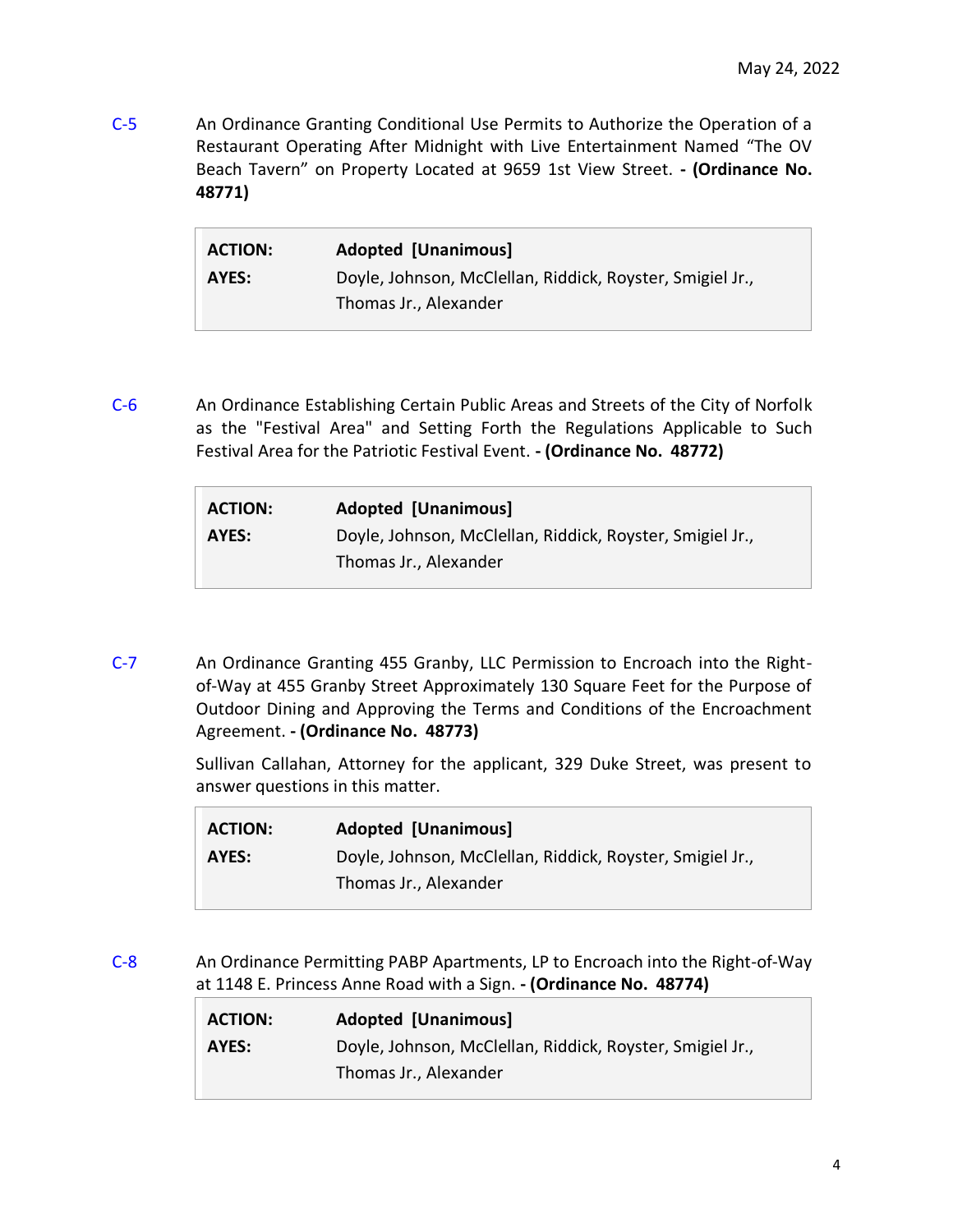[C-9](https://www.norfolk.gov/DocumentCenter/View/71726/05-24-2022-11) An Ordinance Granting Cantina Colley LLC Permission to Encroach into the Rightof-Way at 1316 Colley Avenue for the Purpose of Outdoor Dining and Approving the Terms and Conditions of the Encroachment Agreement. **- (Ordinance No. 48775)**

| <b>ACTION:</b> | <b>Adopted [Unanimous]</b>                                                         |
|----------------|------------------------------------------------------------------------------------|
| AYES:          | Doyle, Johnson, McClellan, Riddick, Royster, Smigiel Jr.,<br>Thomas Jr., Alexander |

[C-10](https://www.norfolk.gov/DocumentCenter/View/71727/05-24-2022-12) An Ordinance Accepting the Conveyance of a Utility Easement Over Property Located at 2200 Norview Avenue by Norfolk Airport Authority to the City of Norfolk and Authorizing the City Manager to Accept the Deed of Easement on Behalf of the City. **- (Ordinance No. 48776)**

| <b>ACTION:</b> | <b>Adopted [Unanimous]</b>                                |
|----------------|-----------------------------------------------------------|
| AYES:          | Doyle, Johnson, McClellan, Riddick, Royster, Smigiel Jr., |
|                | Thomas Jr., Alexander                                     |

[C-11](https://www.norfolk.gov/DocumentCenter/View/71728/05-24-2022-13) A Resolution Requesting the Virginia Department of Transportation to Accept Eligible City Streets for Municipal Assistance Payments and to Remove Ineligible Streets from the Eligible List Pursuant to Section 33.1-41.1 of the Code of Virginia, 1950, as Amended. **- (Resolution No. 1864)**

| <b>ACTION:</b> | <b>Adopted [Unanimous]</b>                                |
|----------------|-----------------------------------------------------------|
| AYES:          | Doyle, Johnson, McClellan, Riddick, Royster, Smigiel Jr., |
|                | Thomas Jr., Alexander                                     |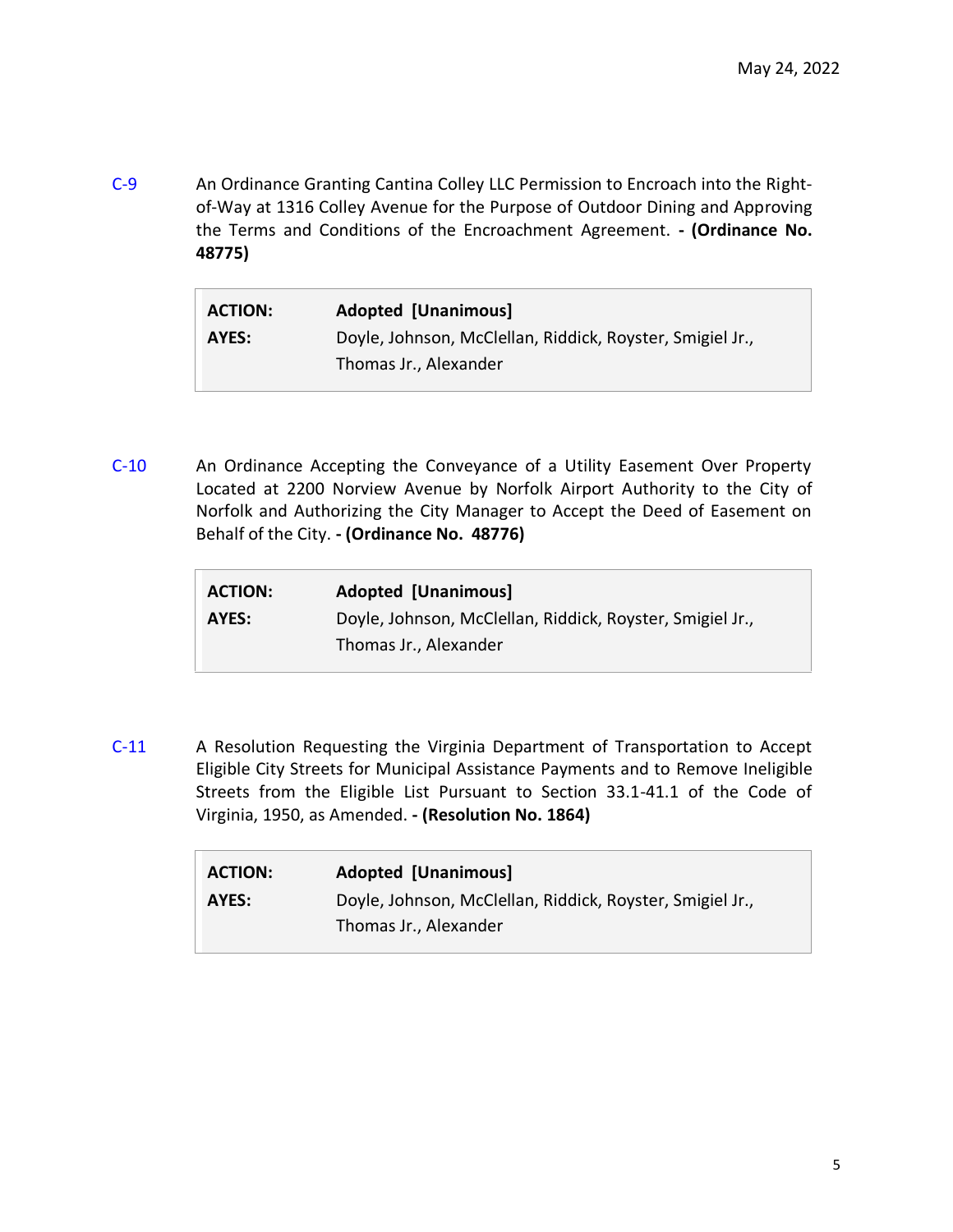# **REGULAR AGENDA**

[R-1](https://www.norfolk.gov/DocumentCenter/View/71729/05-24-2022-14) An Ordinance Granting a Conditional Use Permit to Authorize a Short-Term Rental Unit (Vacation Rental) on Property Located at 4040 East Ocean View Avenue. **- (Ordinance No. 48777)**

> CK Wei, 4040 E. Ocean View Avenue, applicant, was present to answer questions in this matter.

| <b>ACTION:</b> | <b>Adopted [Unanimous]</b>                                            |
|----------------|-----------------------------------------------------------------------|
| AYES:          | Doyle, Johnson, McClellan, Riddick, Royster, Smigiel Jr., Thomas Jr., |
|                | Alexander                                                             |

[R-2](https://www.norfolk.gov/DocumentCenter/View/71738/05-24-2022-23) An Ordinance to Amend the *Norfolk City Code, 1979*, SO AS TO Move the Right of Way Functions from the Department of Transit to the Department of Public Works by Amending Section 2-221 and by Adding a Subsection to Section 2-130 **- (Ordinance No. 48778)**

| <b>ACTION:</b> | Adopted [Unanimous]                                                   |
|----------------|-----------------------------------------------------------------------|
| AYES:          | Doyle, Johnson, McClellan, Riddick, Royster, Smigiel Jr., Thomas Jr., |
|                | Alexander                                                             |

[R-3](https://www.norfolk.gov/DocumentCenter/View/71739/05-24-2022-24) An Ordinance Amending The FY2022 Annual Appropriations Ordinance (No. 48,379) SO AS TO Accept, Appropriate And Authorize The Expenditure Of Grant Funds Up To The Sum Of \$50,000.00 From The Virginia Economic Development Partnership And Department Of Environmental Quality Through The Virginia Brownfields Restoration And Economic Redevelopment Assistance Fund And Previously-Appropriated Local Matching Funds In The Amount Of \$5,569,428.00 For The Project At 1525 Saint Julian Avenue (Former Globe Iron Property). **- (Ordinance No. 48779)**

| <b>ACTION:</b> | <b>Adopted [Unanimous]</b>                                            |
|----------------|-----------------------------------------------------------------------|
| AYES:          | Doyle, Johnson, McClellan, Riddick, Royster, Smigiel Jr., Thomas Jr., |
|                | Alexander                                                             |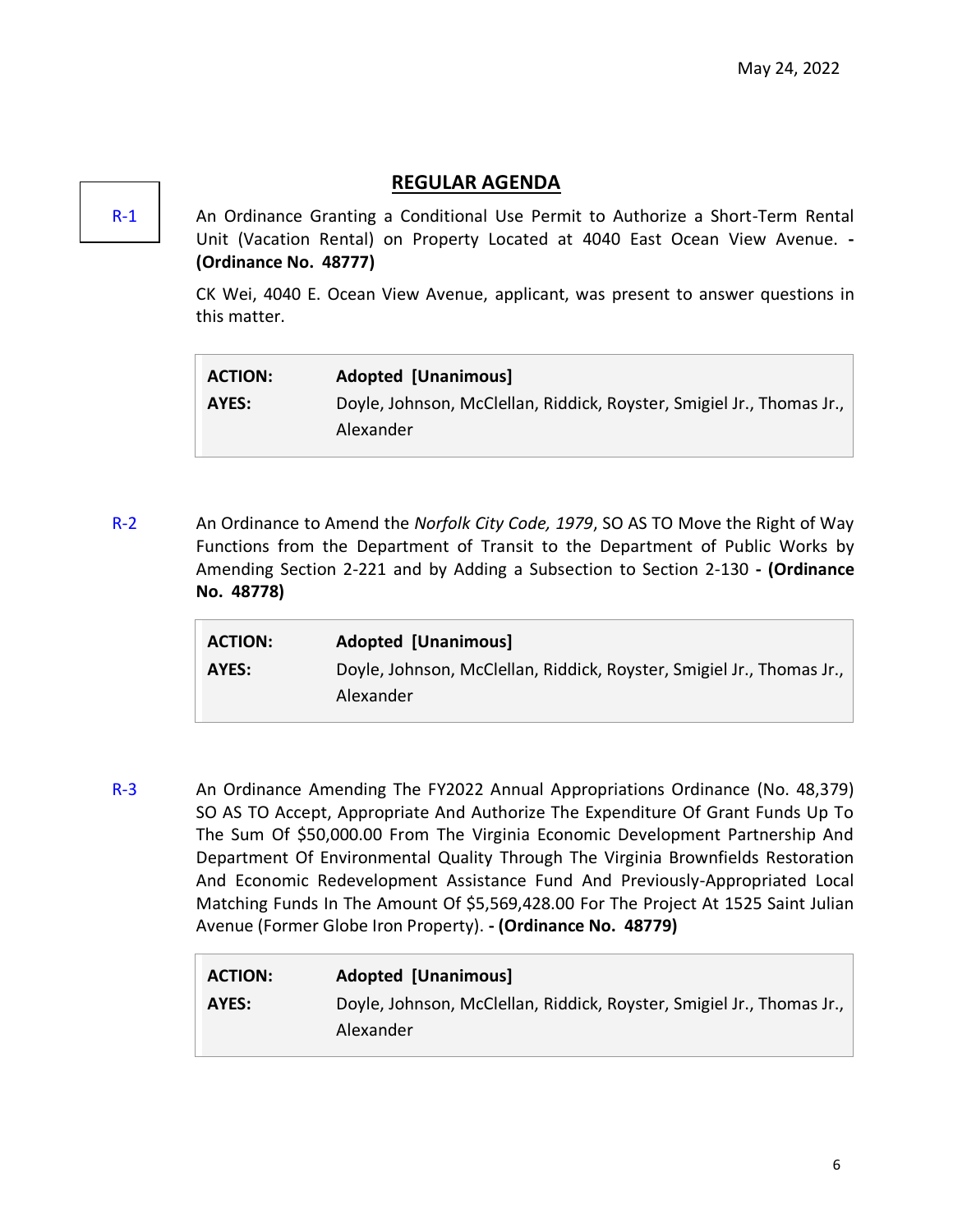[R-4](https://www.norfolk.gov/DocumentCenter/View/71730/05-24-2022-15) An Ordinance to Amend and Reordain Articles I, II and III of Chapter 32 of the Code of the *City of Norfolk, 1979, as Amended*, SO AS TO Update the Chapter. **- (Ordinance No. 48780)**

| <b>ACTION:</b> | <b>Adopted [Unanimous]</b>                                                         |
|----------------|------------------------------------------------------------------------------------|
| AYES:          | Doyle, Johnson, McClellan, Riddick, Royster, Smigiel Jr., Thomas Jr.,<br>Alexander |

[R-5](https://www.norfolk.gov/DocumentCenter/View/71731/05-24-2022-16) An Ordinance Approving a Deed of Lease by and Between 741 Monticello, LLC, as Landlord, and the City of Norfolk, as Tenant, for the Lease of Office Space for the City's Department of Human Services in the Office Building Located at 741 Monticello Avenue in the City of Norfolk, Virginia, and Authorizing the City Manager to Execute the Deed of Lease on Behalf of the City of Norfolk. **- (Ordinance No. 48781)**

> Sullivan Callahan, Attorney, 327 Duke Street, was present to answer questions in this matter.

Alton Robinson, 5116 E. Princess Anne Road, commented on the

| <b>ACTION:</b> | <b>Adopted [Unanimous]</b>                                            |
|----------------|-----------------------------------------------------------------------|
| AYES:          | Doyle, Johnson, McClellan, Riddick, Royster, Smigiel Jr., Thomas Jr., |
|                | Alexander                                                             |

[R-6](https://www.norfolk.gov/DocumentCenter/View/71732/05-24-2022-17) An Ordinance Amending the FY2022 Annual Appropriations Ordinance (No. 48,379) SO AS TO Accept, Appropriate and Authorize the Expenditure of Donation Funds Up to The Sum Of \$19,370.00 From the Hampton Roads Community Foundation for The Support of Services and Programs of Norfolk Public Libraries. **- (Ordinance No. 48782)**

Barrett Hicks, 1515 E. Indian River Road, spoke in support of programs in the libraries.

| <b>ACTION:</b> | <b>Adopted [Unanimous]</b>                                                         |
|----------------|------------------------------------------------------------------------------------|
| AYES:          | Doyle, Johnson, McClellan, Riddick, Royster, Smigiel Jr., Thomas Jr.,<br>Alexander |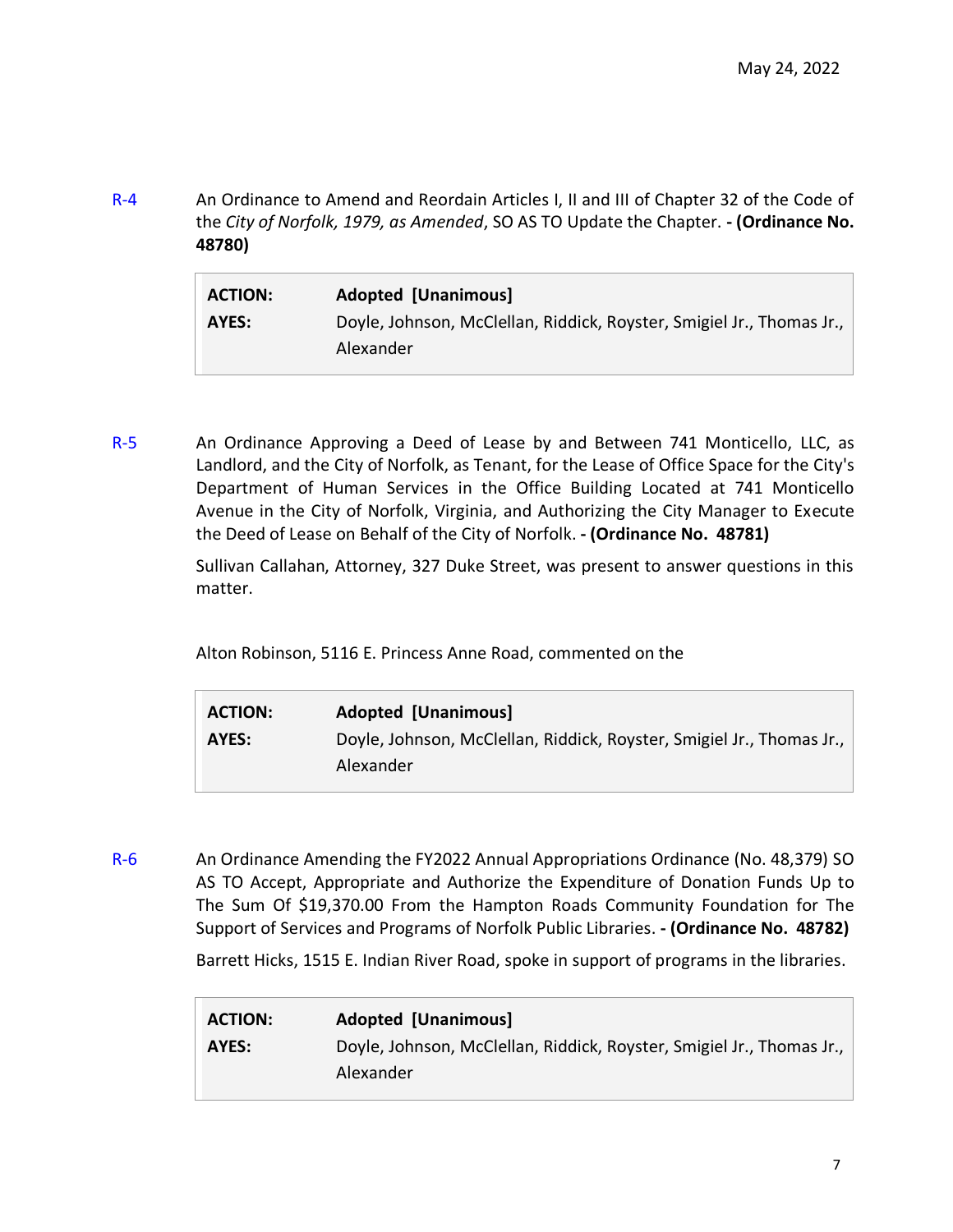[R-7](https://www.norfolk.gov/DocumentCenter/View/71733/05-24-2022-18) An Ordinance Amending the FY2022 Annual Appropriations Ordinance (No. 48,379) SO AS TO Accept, Appropriate and Authorize the Expenditure Of Grant Funds Up To The Sum Of \$86,104.00 From Virginia Department Of Behavioral Health And Developmental Services American Rescue Plan Act (ARPA) For The Norfolk Community Services Board Infant Toddler Connection Program To Provide Early Intervention Services. **- (Ordinance No. 48783)**

> Barrett Hicks, 1515 E. Indian River Road, spoke in support on this matter and the need for mental health crisis intervention programs.

| <b>ACTION:</b> | <b>Adopted [Unanimous]</b>                                            |
|----------------|-----------------------------------------------------------------------|
| AYES:          | Doyle, Johnson, McClellan, Riddick, Royster, Smigiel Jr., Thomas Jr., |
|                | Alexander                                                             |

[R-8](https://www.norfolk.gov/DocumentCenter/View/71734/05-24-2022-19) An Ordinance Amending the FY2022 Annual Appropriations Ordinance (No. 48,379) SO AS TO Accept, Appropriate and Authorize the Expenditure of Grant Funds Up to the Sum Of \$12,222.00 From Virginia Department of Behavioral Health and Developmental Services Through the Health Planning Region V MH STEP-VA Fund for The Norfolk Community Services Board to Preview Outpatient and Peer Support Services. **- (Ordinance No. 48784)**

> Barrett Hicks, 1515 E. Indian River Road, spoke in support on this matter and the need for audits to assure funds are getting to communities.

| <b>ACTION:</b> | <b>Adopted [Unanimous]</b>                                            |
|----------------|-----------------------------------------------------------------------|
| AYES:          | Doyle, Johnson, McClellan, Riddick, Royster, Smigiel Jr., Thomas Jr., |
|                | Alexander                                                             |

[R-9](https://www.norfolk.gov/DocumentCenter/View/71735/05-24-2022-20) An Ordinance Amending the FY2022 Annual Appropriations Ordinance (No. 48,379) SO AS TO Accept, Appropriate and Authorize the Expenditure of Grant Funds Up to The Sum Of \$871,300.00 From the Virginia Department of Transportation Highway Safety Improvement Project for The Princess Anne Road Improvements Project. **- (Ordinance No. 48785)**

| <b>ACTION:</b> | Adopted [Unanimous]                                                   |
|----------------|-----------------------------------------------------------------------|
| AYES:          | Doyle, Johnson, McClellan, Riddick, Royster, Smigiel Jr., Thomas Jr., |
|                | Alexander                                                             |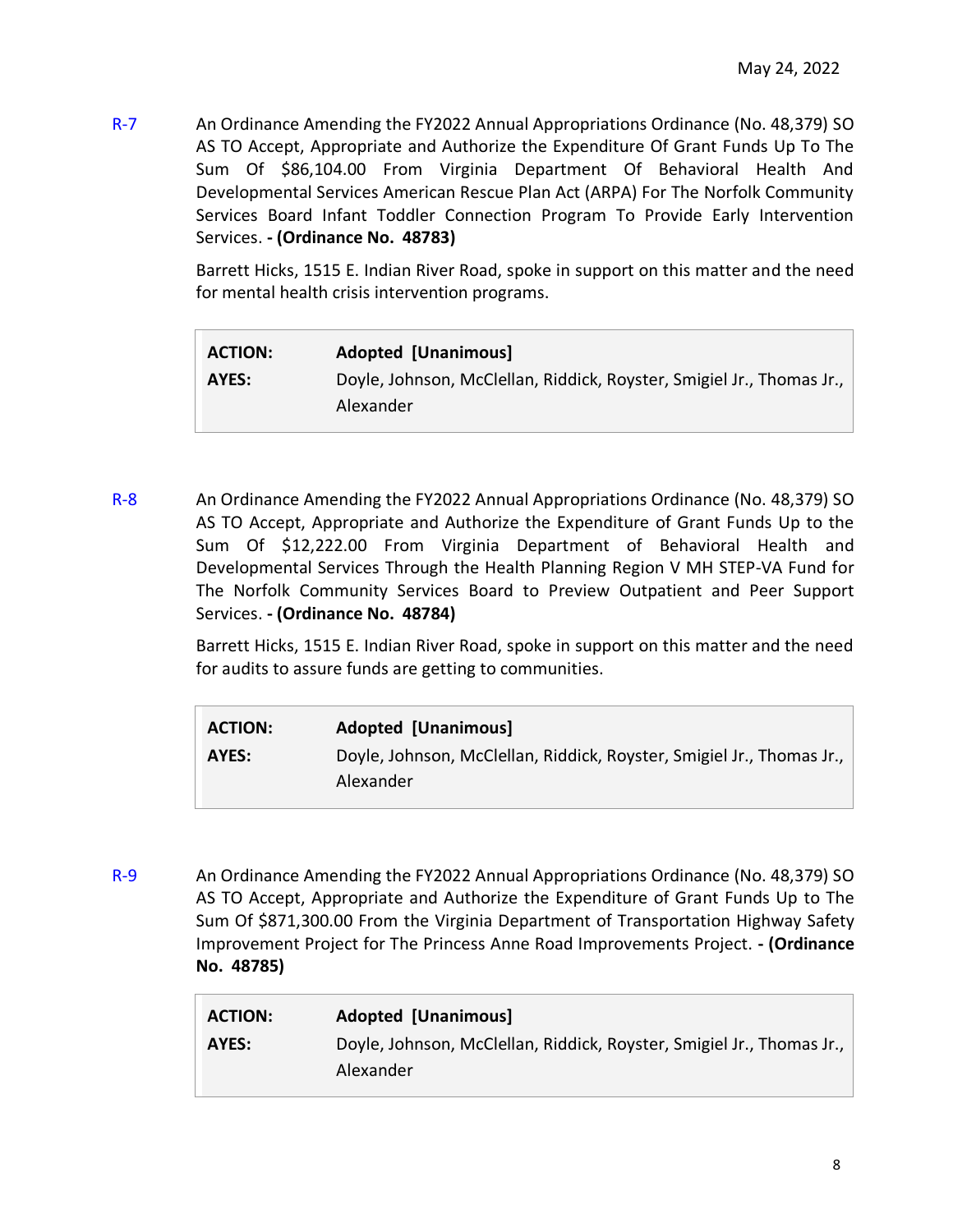[R-10](https://www.norfolk.gov/DocumentCenter/View/71736/05-24-2022-21) An Ordinance Requesting the Virginia Department of Transportation to Establish a Project for Princess Anne Road Improvements, in Accordance with the Project Administration Agreement Between the City of Norfolk and the Virginia Department of Transportation; and Authorizing the Expenditure of the Total Sum of \$871,300.00 for the Project, Subject to and in Accordance with the Terms and Conditions of the Aforesaid Agreement. **- (Ordinance No. 48786)**

| <b>ACTION:</b> | <b>Adopted [Unanimous]</b>                                            |
|----------------|-----------------------------------------------------------------------|
| AYES:          | Doyle, Johnson, McClellan, Riddick, Royster, Smigiel Jr., Thomas Jr., |
|                | Alexander                                                             |

[R-11](https://www.norfolk.gov/DocumentCenter/View/71737/05-24-2022-22) An Ordinance Amending the FY2022 Annual Appropriations Ordinance (No. 48,379) SO AS TO Accept, Appropriate and Authorize the Expenditure of Grant Funds Up to The Sum of \$35,000.00 From the National League of Cities for The Southern Cities Economic Inclusion Initiative to Support the City's Efforts to Help Small, Women, And Minority Owned Businesses Start and Grow. **- (Ordinance No. 48787)**

> Barrett Hicks, 1515 E. Indian River Road, spoke in favor of this matter and asked, "how are funds distributed."

| <b>ACTION:</b> | <b>Adopted [Unanimous]</b>                                            |
|----------------|-----------------------------------------------------------------------|
| AYES:          | Doyle, Johnson, McClellan, Riddick, Royster, Smigiel Jr., Thomas Jr., |
|                | Alexander                                                             |

[R-12](https://www.norfolk.gov/DocumentCenter/View/71740/05-24-2022) An Ordinance Amending and Reordaining Section 1 of Ordinance No. 48,728 SO AS TO Correct the Restriction of Public Access to Docks During the Harborfest 2022 Celebration. **- (Ordinance No. 48788)**

| <b>ACTION:</b> | <b>Adopted [Unanimous]</b>                                            |
|----------------|-----------------------------------------------------------------------|
| AYES:          | Doyle, Johnson, McClellan, Riddick, Royster, Smigiel Jr., Thomas Jr., |
|                | Alexander                                                             |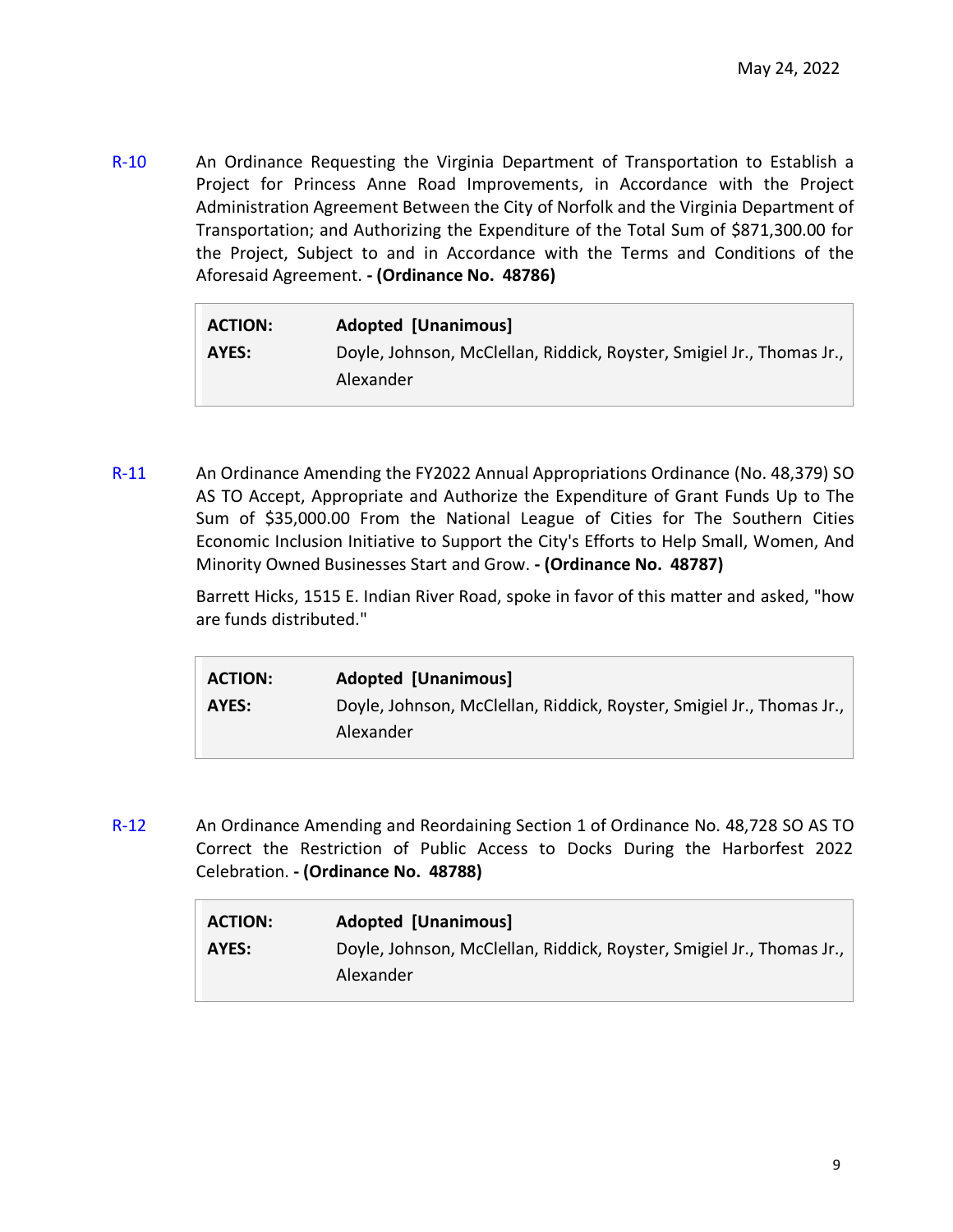#### **NEW BUSINESS**

Victor Doctor, P.O. Box 41446, Norfolk, spoke regarding injustice and bullying of school bus drivers.

Cora Johnson, P.O. Box 41446, Norfolk, spoke regarding injustice and bullying of school bus drivers.

Wilford Bellamy, P.O. Box 41446, Norfolk, spoke regarding injustice and bullying of school bus drivers.

Libby Bishop, 27 Twilley Street, spoke regarding the public art statue in Bay Oaks Park.

Lisa L. Majors, 436 Lenox Avenue, spoke regarding parking at City Hall for employees.

Monet Johnson, 3505 Argonne Avenue, commented on NRHA transparency.

Barrett Hicks, 1515 E. Indian River Road, spoke regarding issues in the community.

Deryk Rubio, 761 Stell Lane, Virginia Beach, spoke in support of community outreach through the EDL Fest.

Shawnice Hernandez-Noye, 5536 Deepdale Drive, spoke in support of community outreach through the Heal before you Hustle program.

Alton Robinson, 5116 E. Princess Anne Road, spoke regarding gun violence in the City of Norfolk.

Lelia Vann, President of the Downtown Norfolk Civic League, spoke regarding the safety of Downtown Norfolk residents.

Sauda Speede, 8600 Glen Myrtle Avenue, spoke regarding crime.

John Miller, 200 College Place, spoke regarding the temporary casino.

Amina Matheny Willard, 999 Waterside Dr #2525, commented that Michelle Naughton-Epps should be considered for Chief of Police.

Melissa Garman, Norfolk Public Schools Teacher, spoke regarding a School Board issue.